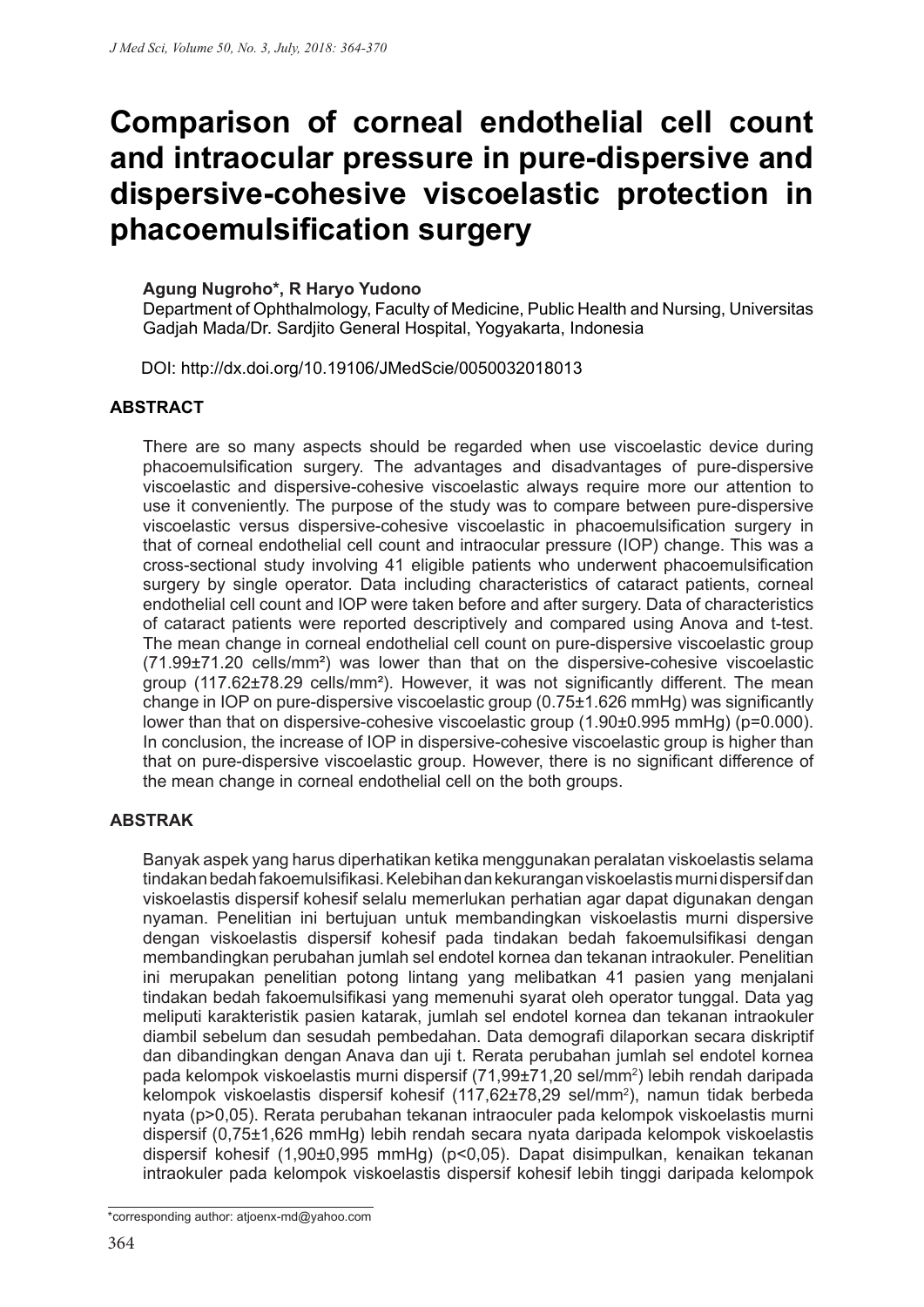viskoelastis munri dispersif. Namun demikian, tidak terdapat perbedaan nyata rerata perubahan jumlah sel endotel kornea pada kedua kelompok.

*Keywords***:** phacoemulsification - corneal endothelial cell - intraocular pressure – viscoelastic – pure-dispersive - dispersive-cohesive

#### **INTRODUCTION**

Age related cataract is believed to be the main cause of reversible blindness worldwide especially in developing countries.<sup>1</sup> It is estimated that blindness due to cataract is increasing by  $1-2$  million annually.<sup>2</sup> About 20 million individuals suffer from blindness due to cataracts<sup>3</sup> and  $80\%$  of them live in the developing countries.4

One of the most known treatment for cataract is phacoemulsification surgery. Phacoemulsification is safer, has faster rehabilitation, as well as less astigmatism and better postoperative vision compared to conventional extra capsular cataract extraction (ECCE).<sup>5</sup> It has largely replaced manual nucleus extraction (MNE) as the procedure of choice for cataract surgery.6 However, there is an important factor in phacoemulsification procedure that needs to be considered when performing cataract surgery; the effect of viscoelastic, or also known as ophthalmic viscosurgical device (OVD) on the corneal endothelium.

There are two types of OVDs i.e. cohesive OVDs and dispersive OVDs. Both are used for different occasions. For example, a cohesive OVD could be selected to expand a small pupil, while a dispersive OVD could be used to protect an eye with a compromised corneal endothelium.7 Eventhough some surgical strategies use two OVD types together in layers or serially, $8$  the ability to protect endothelium and avoidance of intraocular pressure (IOP) spikes are the important factors that need to be considered in selecting an OVD.

The endothelium-protecting efficacy of an OVD can be evaluated in terms of postoperative measurements of endothelial cell density. The loss of endothelial cell during surgery or the postoperative phase can deteriorate at a faster-than-normal rate for at least 10 years thereafter.<sup>9</sup> If the normal endothelial cell density of ~2400 cells/mm2 falls below 300–500 cells/mm2, corneal edema can develop, and can be followed by bullous keratopathy.10 Rheological properties indicate that a dispersive OVD, with its propensity to coat and protect intraocular tissues, might be a better choice for endothelial protection.

While we need OVDs capability to completely coat and protect intraocular tissues during surgery, an ideal OVD should also be able to be completely removed from intraocular tissues at the end of surgery. Residual OVD left in the eye can clog the trabecular meshwork, leading to a transient elevation in postoperative IOP.11-13 This ocular hypertension sometimes need to be treated with IOP reducing medication, such as prophylactically in response to postoperative observations of IOP spikes to  $\geq$ 30 mmHg<sup>14</sup> or  $\geq$ 35 mmHg<sup>15</sup> To avoid this complication, surgeons need to select an OVD that is conducive to complete removal. Rheological properties indicate that a cohesive OVD, with its propensity to be removed as a bolus, might be better than a dispersive OVD for avoiding IOP spikes.

The considerations of choosing the best OVDs sometimes work at cross purposes; no single OVD is a clear choice. The purpose of this study was to compare pure-dispersive viscoelastic and cohesive-dispersive viscoelastic in phacoemulsification surgery in term of corneal endothelial cell count and intraocular pressure change.

#### **MATERIALS AND METHODS**

#### **Subjects**

This was a cross-sectional study involving 40 eligible patients who underwent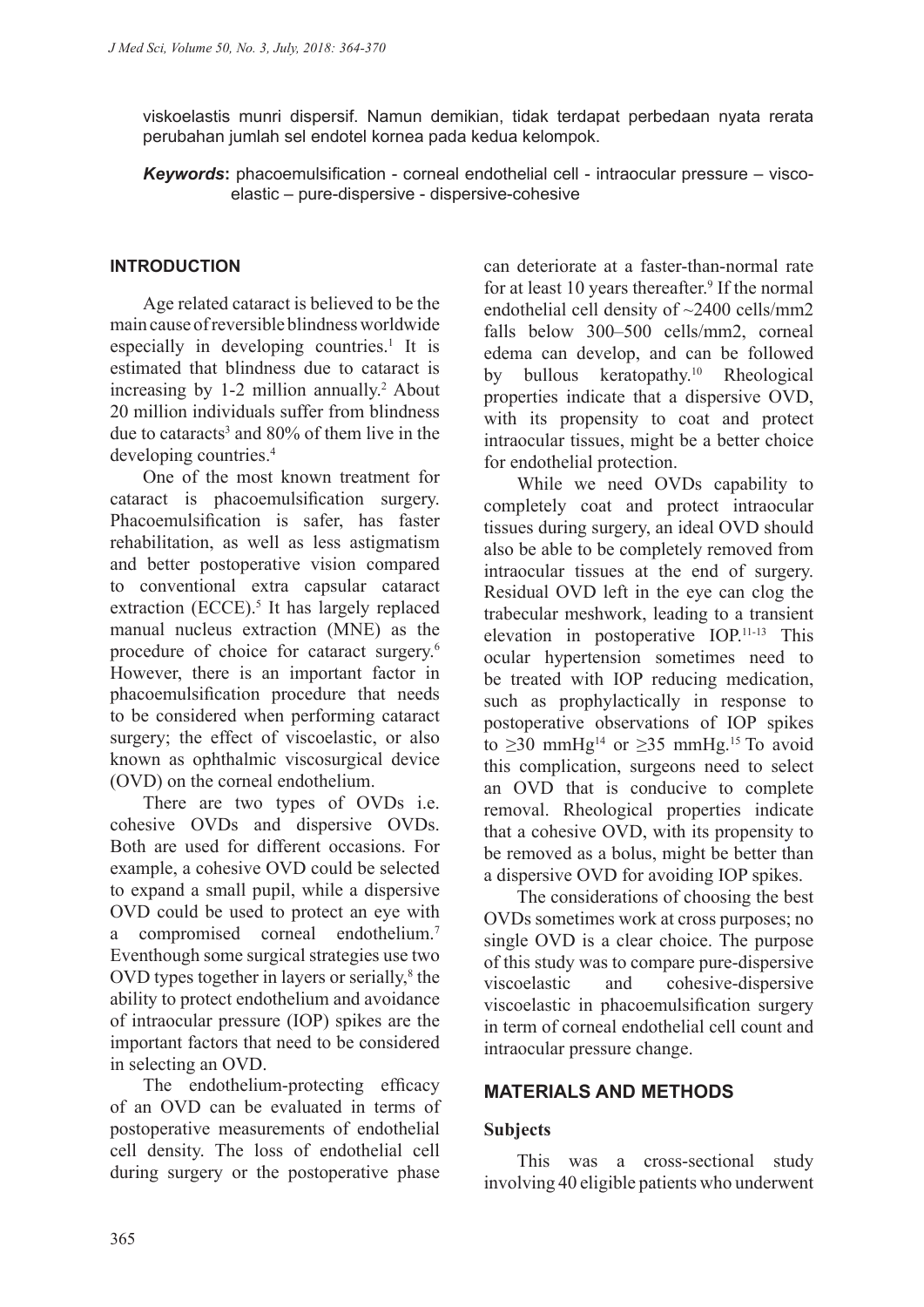phacoemulsification surgery by single operator at the Department of Ophthalmology, Dr. Sardjito General Hospital, Yogyakarta. Data including characteristics of cataract patients, corneal endothelial cell count and intraocular pressure were taken before and after surgery. Corneal endothelial cell count was determined using specular microscope and intraocular pressure was determined using non-contact tonometer. The study has been approved by the Medical and Health Research Ethics Committee, Faculty of Medicine, Public Health and Nursing, Universitas Gadjah Mada, Yogyakarta.

#### **Procedures**

All the patients eligible to participate had to give inform consent and fill the questionnaire then followed by eye examination including visual acuity, anterior segment examination using slitlamp, specular microscope and tonometry. Phacoemulsification surgery was performed by single operator. Measurements were performed two times i.e. before and after surgery.

#### **Statistical analysis**

Characteristics data of patients were reported descriptively. Proportion data was determined using Chi-square test. Comparison of corneal endothelial cell count and IOP change was calculated using Anova and t-test. All data analyses were performed with a commercial statistical software package (SPSS 16.0 for windows)

### **RESULT**

A total of 41 (20 with pure-dispersive viscoelastic, 21 with cohesive-dispersive viscoelastic) patients were examined. The characteristics data of patients showed that both of two groups were similar in that of age, sex, grade of cataract, pre-op-corneal endothelial cell count but not in pre-opintraocular pressure (TABLE 1.)

| Variable                                                 | Pure-dispersive<br>viscoelastic<br>$(n=20)$ | Cohesive-dispersive<br>viscoelastic<br>$(n=21)$ | p     |
|----------------------------------------------------------|---------------------------------------------|-------------------------------------------------|-------|
| Age (mean $\pm$ SD year)                                 | $61.05 \pm 13.7$                            | $64.76 \pm 12.9$                                | 0.378 |
| Sex $[n (%)]$                                            |                                             |                                                 |       |
| $\bullet$ Male                                           | 9(45)                                       | 12(57.1)                                        | 0.437 |
| $\bullet$ Female                                         | 11(55)                                      | 9(42.9)                                         |       |
| Grade $[n (%)]$                                          |                                             |                                                 |       |
| $\bullet$ 2                                              | 11(55)                                      | 5(23.8)                                         | 0.272 |
| $\bullet$ 3                                              | 7(35)                                       | 10(47.6)                                        |       |
| $\bullet$ 4                                              | 2(10)                                       | 6(28.6)                                         |       |
| Endothelial count (mean $\pm$ SD cells/mm <sup>2</sup> ) | $2961.05 \pm 178.21$                        | 2942.38 ± 133.00                                | 0.705 |
| IOP (mean $\pm$ SD mmHg)                                 | $17.40 \pm 1.93$                            | $15.61 \pm 1.68$                                | 0.003 |

TABLE 1. Characteristics of subjects

IOP: intraocular pressure

TABLE 2 revealed that the mean change in corneal endothelial cell count on pure-dispersive viscoelastic group was 71.99±71.2 cells/mm², whereas that in the cohesive-dispersive viscoelastic group was 117.62±78.29 cells/mm2 . No significantly difference in the change of corneal

endothelial of both groups was observed (p=0.056). The mean change in IOP on puredispersive viscoelastic group was 0.75±1.626 mmHg, whereas that in cohesive-dispersive viscoelastic group was 1.90±0.995 mmHg. Significantly difference in the change of IOP of both groups was observed (p=0.000).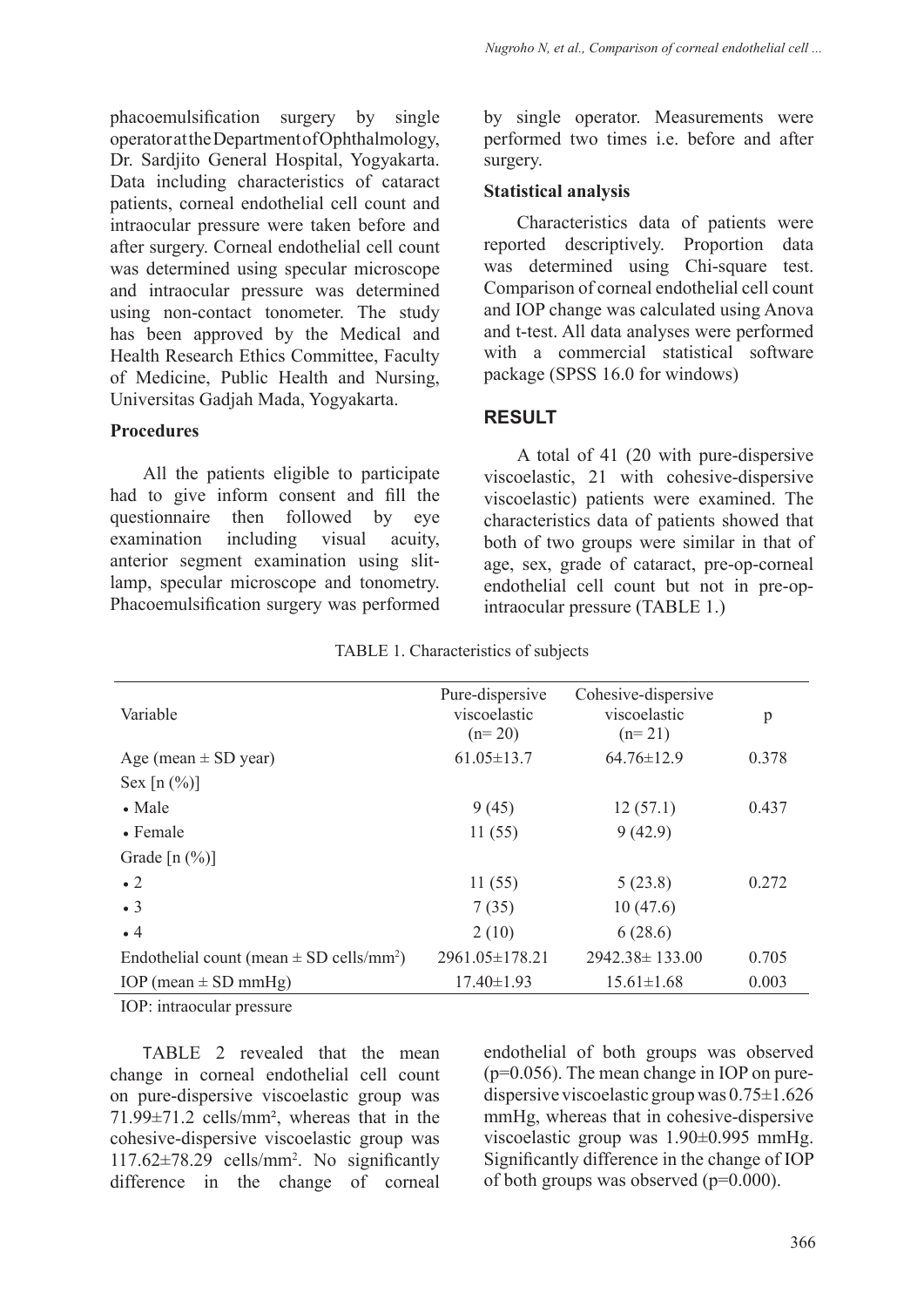| Variable                                         | Pure-dispersive<br>viscoelastic $(n=20)$ | Cohesive-dispersive<br>viscoelastic $(n=21)$ | $p^*$ |
|--------------------------------------------------|------------------------------------------|----------------------------------------------|-------|
| Endothelial cell count                           |                                          |                                              |       |
| $(\text{mean} \pm \text{SD} \text{ cells/mm}^2)$ |                                          |                                              |       |
| $\bullet$ Pre-                                   | $2961.05 \pm 178.21$                     | $2942.38 \pm 133.00$                         | 0.056 |
| Post-                                            | $2889.80\pm 204.23$                      | $2824.80\pm165.60$                           |       |
| Change                                           | $71.99 \pm 71.2$                         | $117.62\pm78.29$                             |       |
| IOP (mean $\pm$ SD mmHg)                         |                                          |                                              |       |
| Pre-                                             | $17.40 \pm 1.93$                         | $15.61 \pm 1.68$                             | 0.000 |
| Post-                                            | $18.15 \pm 1.83$                         | $17.51 \pm 1.70$                             |       |
| Change                                           | $0.75 \pm 1.626$                         | $1.90\pm 0.995$                              |       |

| TABLE 2. Change in that of corneal endothelial cell count and IOP pre- and post |  |
|---------------------------------------------------------------------------------|--|
| phacoemulsification surgery in both groups                                      |  |

IOP: intraocular pressure; \*Anova

Change in that of corneal endothelial cell count and IOP in each group are presented in FIGURE 1 and FIGURE 2.



FIGURE 1. Change in the endothelial cells count pre- and post- phacoemulsification surgery in both groups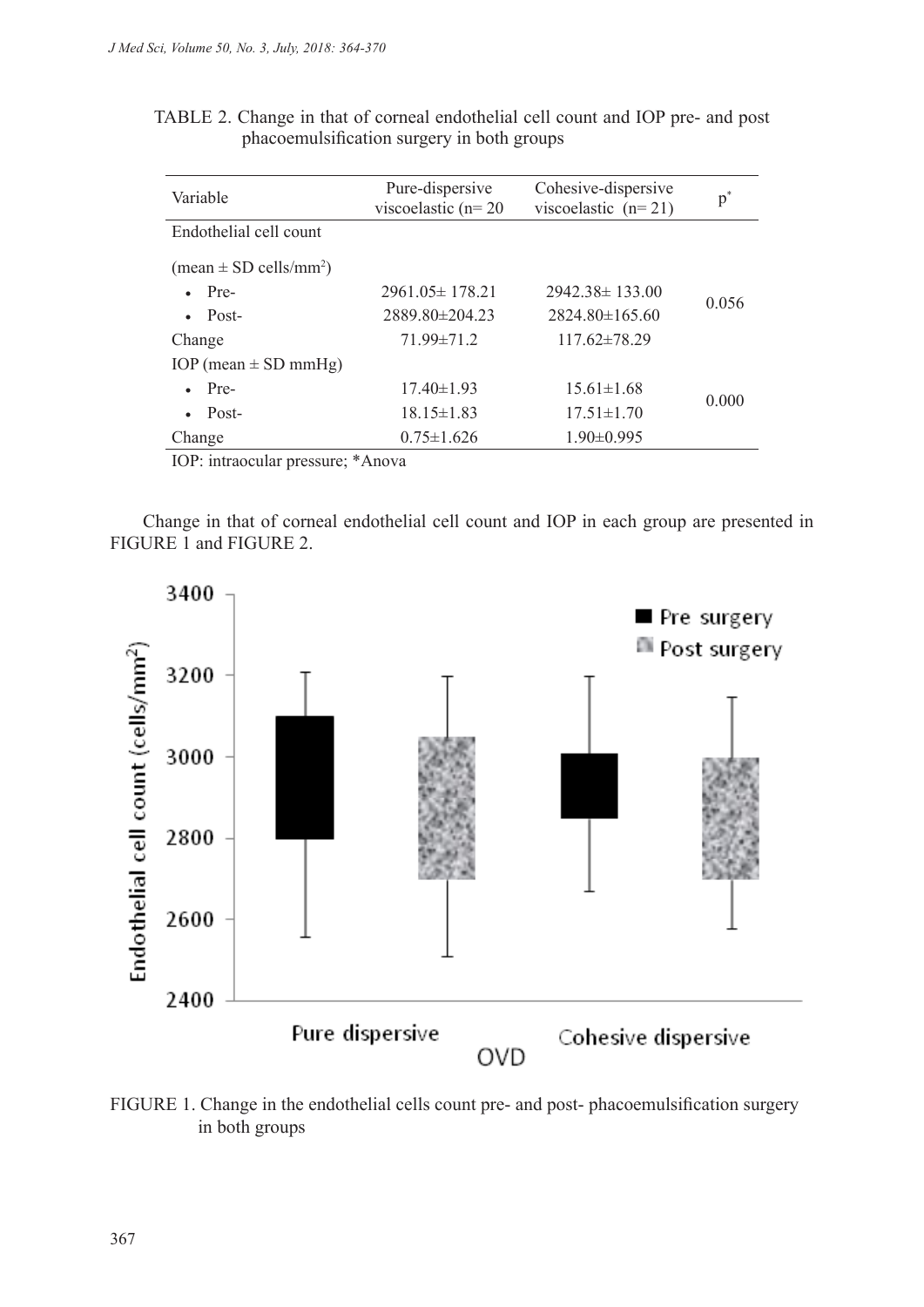

FIGURE 2. Change in the IOP pre- and post phacoemulsification surgery in both groups

# **DISCUSSION**

OVDs facilitate cataract surgery by maintaining the depth and shape of the anterior chamber. This provides a workspace for the surgeon and viscous barrier that protects the delicate corneal endothelium from surgical instruments, from cataractous lens debris, and the intraocular lens during insertion.7 Early OVDs were classified as either cohesive or dispersive, on the basis of objective rheological properties.<sup>16</sup> Cohesive OVDs are useful in creating and maintaining space in the anterior chamber.<sup>7</sup> Because cohesive OVDs tend to hold together as a mass, they are relatively easy to remove as a bolus at the end of surgery.<sup>7</sup> In contrast to cohesive OVDs, dispersive OVDs spread out when injected into the eye, making these substances less effective for maintaining space but more effective for coating and protecting intraocular tissues.17 Irrigation/aspiration tends to pull away bits and fragments of dispersive OVDs, making these materials more difficult to remove at the end of surgery.7,17 The different properties

of cohesive and dispersive viscoelastics broaden the opportunities for a surgeon's selection of an OVD for cataract surgery.

The rheological properties of any OVD arise from the monomer type and polymer formulation of its constituents. In some cases, these constituents provide not only physical protection, but also chemical protection. Cohesive-dispersive viscoelastic contains two biologically relevant glycosaminoglycans: 1.6% hyaluronic acid (also found in connective tissues) and 4% chondroitin sulfate (also found in cartilage). Both chondroitin sulfate and hyaluronic acid are antioxidants. During an in vitro simulation of phacoemulsification, an OVD containing 3% chondroitin sulfate and 4% hyaluronic acid suppressed free radicals significantly more than an OVD containing 2.3% hyaluronic acid alone. The relative chemical and rheological protective effects of various OVDs are not yet fully understood.

With regard to the protection of endothelial cells in the current study, the percentage cell loss with the pure-dispersive viscoelastic group was lower than that with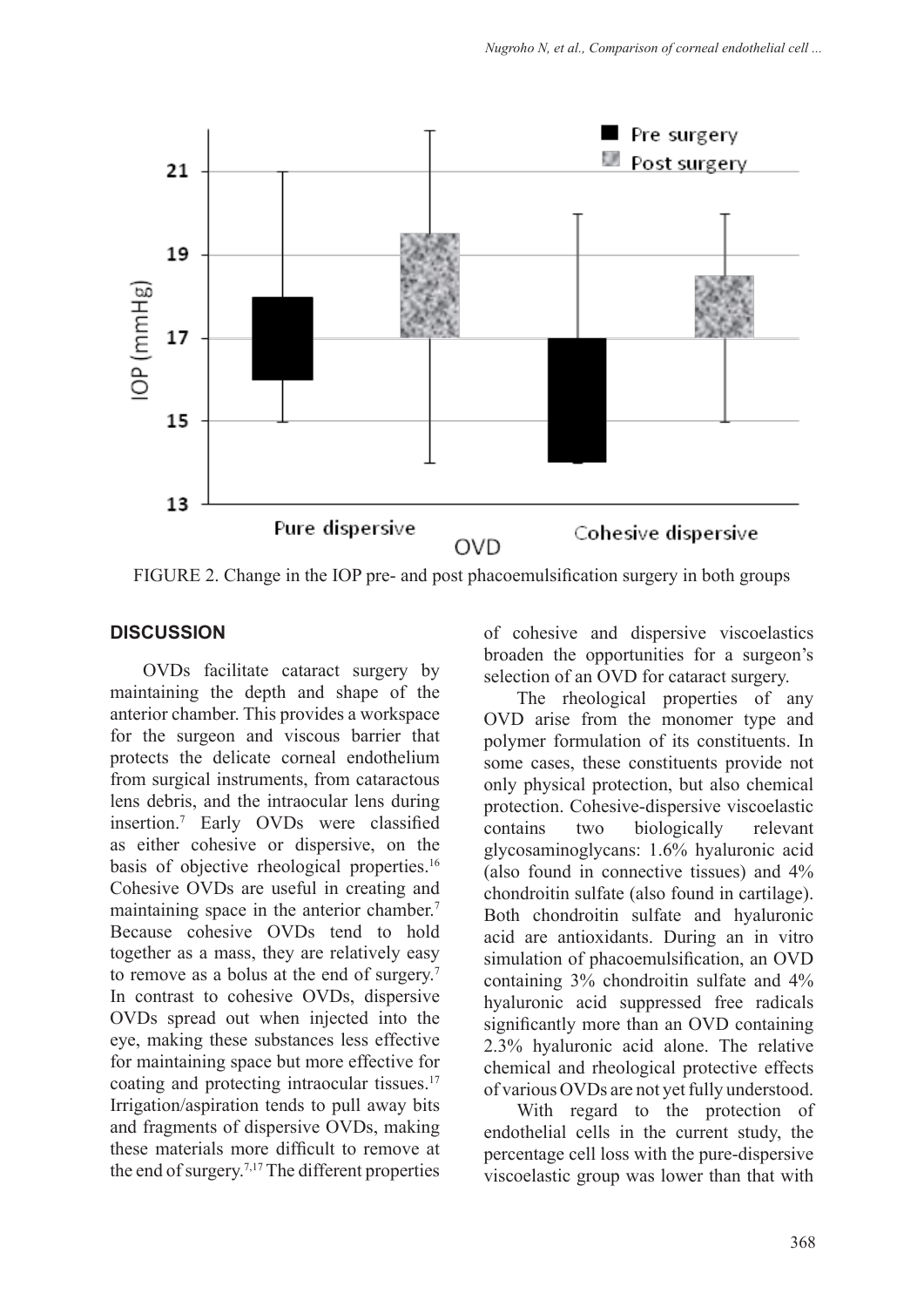the cohesive-dispersive group although it was not significantly different. It is not clear whether the endothelial protection provided by the OVDs was due to rheological properties, to chemical /antioxidant content, or to a combination of both. Protection could be related to endothelium-coating properties of the OVDs. Modi *et al*. 18 reported their two studies using animal eyes that a thin uniform layer of DisCoVisc OVD remained as a lining on the inner cornea after phacoemulsification and removal of OVD. It was suggested that this coating was indicative of the protective effects of the DisCoVisc OVD.

Rainer *et al*. 19 revealed the mechanism of postoperative IOP increase was not yet fully understood. A major reason for the postoperative IOP increased seems to be the amount of the remaining viscoelastic agent at the end of surgery. It was assumed that the remaining viscoelastic agent mechanically obstructs the trabecular outflow pathway and hence decreases the outflow facility. In order to avoid a postoperative IOP increase, a thorough removal of viscoelastic agent is vital. Surgical techniques for the removal of viscoelastic substances, especially from behind the IOL, have been described, but a complete prevention of a postoperative IOP increase could not be achieved with any technique.

Both of two types of viscoelastic must be removed out completely. However, it was nearly impossible to completely remove both viscoelastic agents without injuring the endothelium and other vulnerable structures of the eye. Assuming that the amounts of the remaining viscoelastic substances were similar in our study, the difference in postoperative IOP increase between the two viscoelastic agents might be explained by differences in their biophysical properties. The clearance of the viscoelastic agent through the trabecular meshwork is believed to be dependent upon the viscosity and molecular weight of the used materials. Theoretically, the lower the viscosity and the molecular weight of the viscoelastic agent, the faster is the clearance through the trabecular meshwork. In accordance with this theory, in our study "dispersive" which is less viscous and has a lower molecular weight than "cohesive" caused less IOP increasing. The lower viscosity of "dispersive" compared with "cohesive" may, however, have the disadvantage of poorer endothelial cell protection.

# **CONCLUSION**

This study revealed that the increase of IOP in cohesive-dispersive viscoelastic group is higher than that in pure-dispersive viscoelastic group. However, the change in corneal endothelial cells is similar in both groups.

## **ACKNOWLADGEMENTS**

We would like to thanks for all the participants in this study for the contribution.

# **REFERENCES**

- 1. Anjum KM, Qureshi MB, Khan MA, Jan N, Ali A, Ahmad K, *et al.* Cataract blindness and visual outcome of cataract surgery in a tribal area in Pakistan. Br J Ophthalmol 2006; 90(2):135-8. http://dx.doi.org/10.1136/bjo.2005.078527
- 2. Hughes G. Hygieia. J Epidemiol Community Health 2006; 60:736.
- 3. Ramke J, Palagyi A, Naduvilath T, du Toit R, Brian G. Prevalence and causes of blindness and low vision in Timor-Leste. Br J Ophthalmol 2007; 91(9):1117-21.

http://dx.doi.org/10.1136/bjo.2006.106559

4. Jadoon Z, Shah SP, Bourne R, Dineen B, Khan MA, Gilbert CE, *et al.* Cataract prevalence, cataract surgical coverage and barriers to uptake of cataract surgical services in Pakistan: the Pakistan National Blindness and Visual Impairment Survey. Br J Ophthalmol 2007; 91(10):1269-73.

http://dx.doi.org/10.1136/bjo.2006.106914

5. Ruit S, Tabin R, Chang D, Bajracharya L, Kline D, Richheimer W, *et al.* A prospective randomized clinical trial of phacoemulsification vs manual